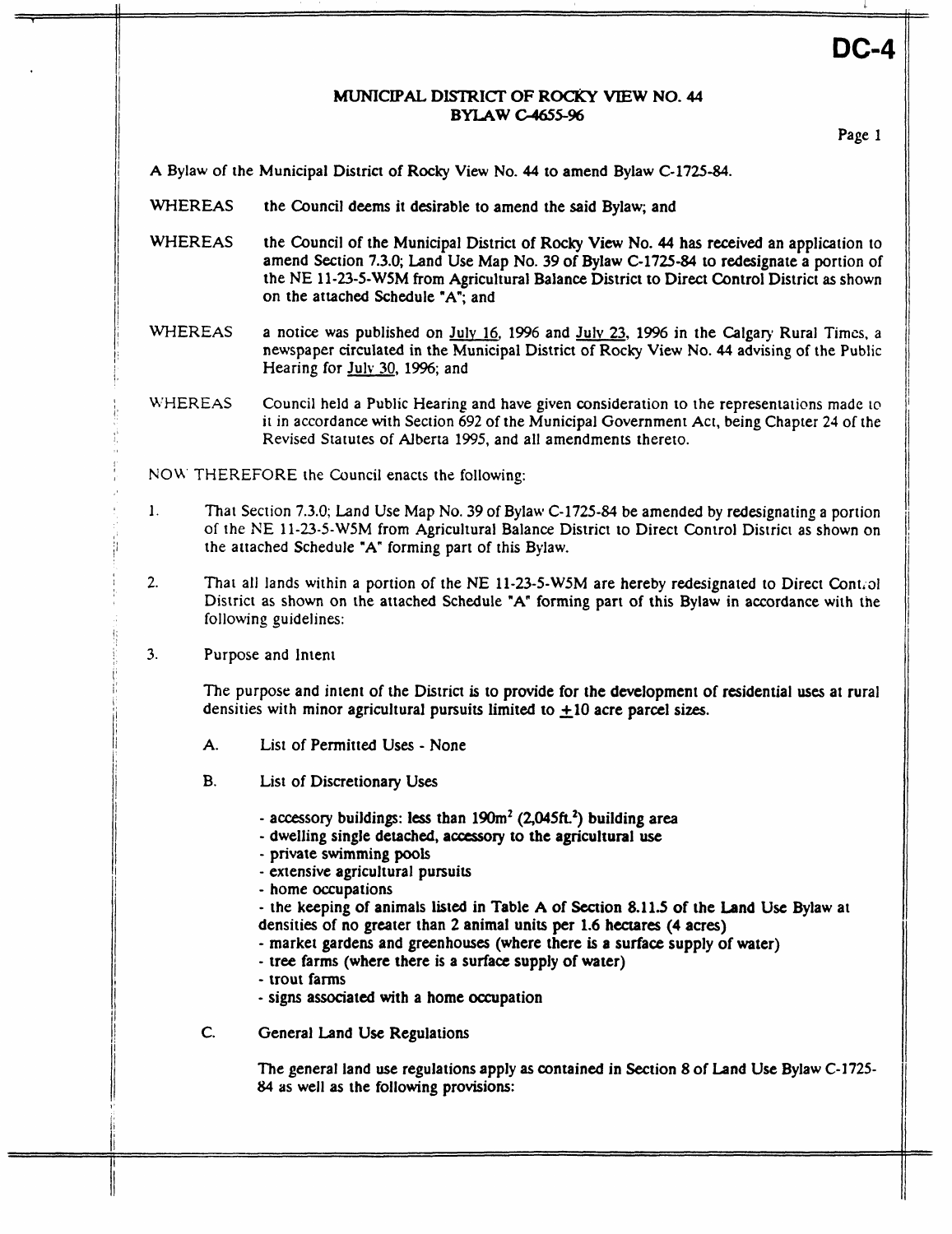# **MUNICIPAL DISTRICT OF ROCKY VIEW NO. 44 BYLAWC4655-96**

Page **2** 

II.

**I** 

i

#### D. Minimum Requirements

Parcel Size - **10** acres

- (i) Front Yard:
	- a) **45m (147.64 fi.)** from any municipal road
	- **b) 15m (49.21 fi.) from** any internal subdivision road or service road
- (ii) Side Yard:
	- a) **45m (147.64 ft.)** from any municipal road
	- **b) 15m (49.21** ft.) **from** any internal subdivision road or service road
	- **c) 6m** (19.68 ft.) all other
- (iii) Rear Yard:
	- a) **15m** (49.21 *ft.)* all other
- (iv) Habitable floor area, excluding basement:
	- **a) 92 sq.m (900.31** sq.ft.) single storey dwelling
	- **b)**  *92* **sq.m (900.31 sq.ft.)** total area of **two** finished levels for a split Jeve! dwelling
	- *c)*  **74** sq.m **(796.55** sq.ft.) main **floor** of a split entry or bi-level plus **18 sq.m (193.76 sq.ft.) finished** lower level
	- **d) 74** sq.m **(796.55 sq.fi.)** main **floor** or **a** two storey dwelling plus **18** sq.m (193.76 **sq.ft.)** second floor
	- *e)*  **92 sq.m (990.31** sq.ft.) main **floor** for a dwelling, moved-in
- E. Maximum Requirements
	- (i) Height of buildings:
		- a) principal building: **1Om (3281 ft.)**
		- b) accessory building: **5.5m (18.04 ft.)**
	- Total building area for all **aocessory** buildings *285* **sq.m (3,068** sq.ft.) (ii)
- F. Number **of accessory** buildings 3

**4.** The Bylaw comes into effect upon **the** date of its third reading

## **File: 3911008**

First **reading passed** in open Council, **assembled** in the City of Calgary, in the Province of **Alberta,** on July 9, 1996, on **a** motion by Councillor Wilkinson.

Second reading passed in open Council, assembled in the City of Calgary, in the Province of Alberta, on July **30, 1996,** on a motion **by** Councillor Fullerton.

Third and final reading passed in **open** Council, **assembled** in **the City of** Calgary, in **the** Prwince of Alberta, on July 30, 1996, on a motion by Councillor Wilkinson.

**REEVE MUNICIPAL SECRETARY**